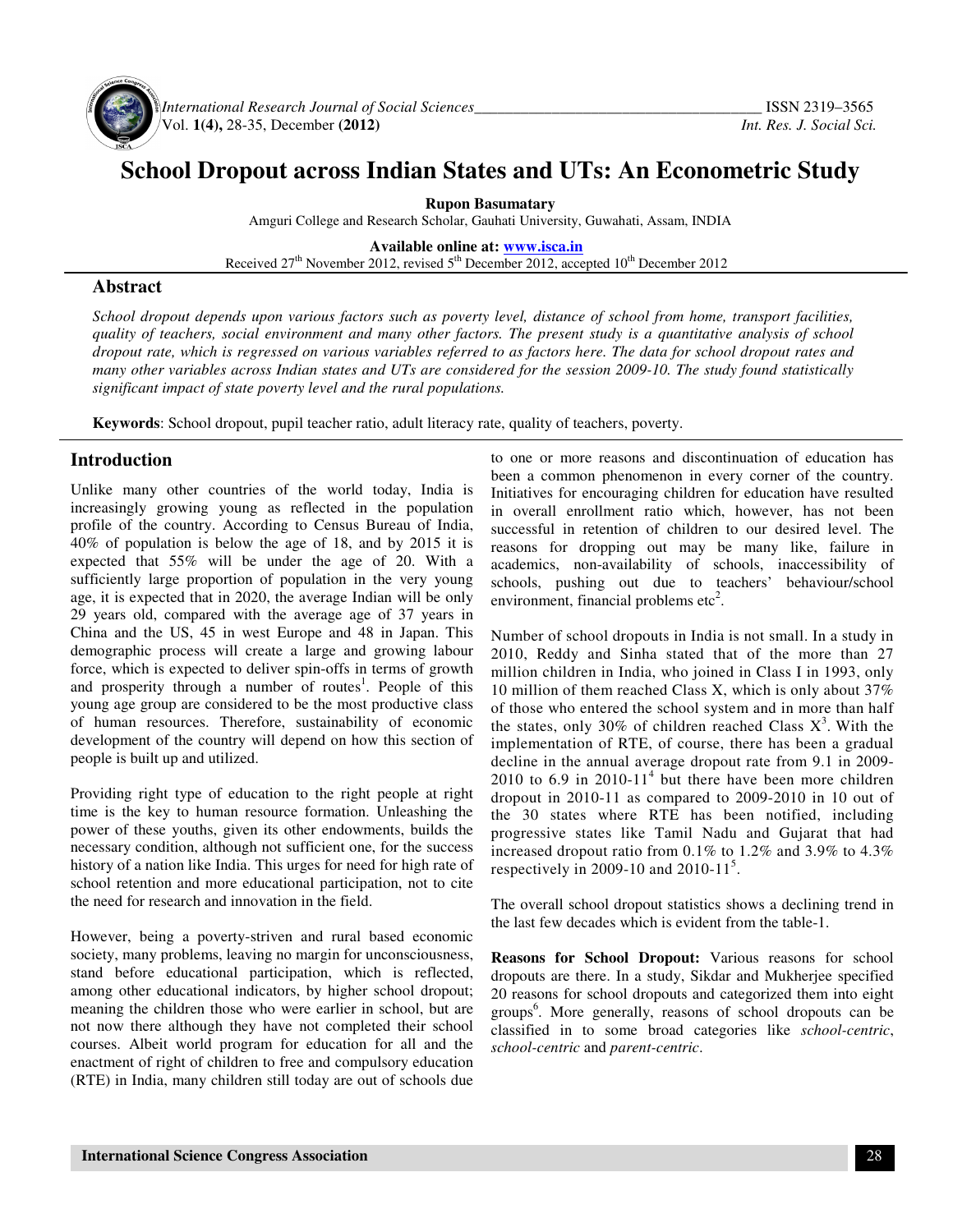| Year        |             | Primary (I-V) |              | <b>Elementary (I-VIII)</b> |              |              |  |
|-------------|-------------|---------------|--------------|----------------------------|--------------|--------------|--|
|             | <b>Boys</b> | Girls         | <b>Total</b> | <b>Boys</b>                | <b>Girls</b> | <b>Total</b> |  |
| 1999-00     | 39.8        | 41.0          | 40.3         | 53.3                       | 57.7         | 55.1         |  |
| 2000-01     | 39.7        | 41.9          | 40.7         | 50.3                       | 57.7         | 53.7         |  |
| 2002-03     | 38.4        | 39.9          | 39.0         | 52.9                       | 56.9         | 54.6         |  |
| 2003-04     | 35.85       | 33.72         | 34.89        | 52.28                      | 53.45        | 52.79        |  |
| 2004-05     | 33.74       | 28.57         | 31.47        | 51.85                      | 52.92        | 52.32        |  |
| 2005-06     | 31.81       | 25.42         | 29.00        | 50.49                      | 51.28        | 50.84        |  |
| 2006-07*    | 28.71       | 21.77         | 25.67        | 48.67                      | 48.98        | 48.80        |  |
| $2009-10**$ | 30.25       | 27.25         | 28.86        | 40.59                      | 44.39        | 42.39        |  |
|             |             |               |              |                            |              |              |  |

**Table-1 Drop-out rates of all categories of students 1999-2000 to 2009-2010** 

Source: Selected Educational Statistics 2007-08, Ministry of Human Resource Development, GOI, \*DISE report. \*\*\*Combined dropout rate for India after consideration for all states and UTs. Source: Abstract of Selected Educational Statistics 2009-10; Ministry of Human Resources Development; GOI

Among others, poverty is one of the main determinants of school dropout. Family economic circumstances are important to meet the hidden and upfront costs of schooling, failure of which leads to many temporary as well as permanent dropouts of children. Hidden costs of schooling include opportunity cost, travel cost, uniform, daily expenditures, while upfront costs include admission fee, examination fee, tuition fees etc. Many researches are there which link dropouts, among many other factors, to poverty. Both statistical data and empirical research suggest that children from better off households are more likely to remain in school, whilst those who are poorer are more likely never to have attended, or to drop out once they have enrolled<sup>7</sup>. Besides, income shocks are also associated closely with poor people. Poor people, besides being with an empty wallet, are also often prone to income shocks, which in turn lead to withdrawal of children from schools. These hypotheses would however not be true had there been some options for coping with these shocks. This availability of coping options however depends on the society and the nature of accessible economic opportunities such as bank credit, hire purchase etc. These opportunities are, however, a mere dream for many millions poor.

But, there is a need for a more complex understanding of the relationship between poverty and school dropout. Absolute poverty cannot account for drop-out on its own although it may account for delayed entry into school and high repetition rates. Relative poverty shows how inequalities between learners may make learners more vulnerable to drop out<sup>8</sup>.

Poor quality education is another important cause of school dropout. Sen's capabilities approach highlights poor quality education as a primary driver of school drop-out<sup>9</sup>.

Family's social and demographic circumstances are an important determinant of school dropout; the members who make up a family of the child, health of the family members, education attained by parents, the activities family members are engaged in, whether the family is single-parent or otherwise etc. influence dropout decision of children. Number of children in

the family, although the results are in conflict, is also an important determinant of school dropout.

School circumstances also play an important role in the dropout decision of children. Among others, student teacher ratio is an important determinant of dropout phenomenon. In 2000 Russell W. Rumberger and S.L. Thomas found that public, urban, and large schools and those with higher student–teacher ratios tended to have higher dropout rates<sup>10</sup>. Untrained teachers are also a threat to school dropout. Leslie McCarley, services director for No Disposable Kids once said that we can stop the trend with well-trained teachers, school staff and community members willing to capture and re-capture the academic interests of wayward youth<sup>11</sup>. Failure to find a social environment in school also causes dropout. In 2001 Robert Croninger and Valerie E. Lee found lower dropout rates in schools where students report receiving more support from teachers for their academic work and where teachers report that students receive more guidance about both school and personal matters $^{12}$ .

Dropout decision also depends upon the academic performance of the student. Poor school performance, low attendance and late enrolment are likely to be signals for teachers that children with these characteristics are more likely to drop out<sup>13</sup>. In another study, Amit Choudhury in 2006 found attitude towards education as an important determinant of school dropout<sup>14</sup>.

Besides, there are many other reasons of school dropout as evident from many available research works.

**Objective:** Education is considered to be the only answer to all socio-economic problems and, therefore, the global organizations have been giving pressure on universalisation of primary education<sup>15</sup>. Prof. Amartya Kumar Sen, Nobel laureate in Economics of 1998, has also pointed out that for sustainable development even the poorest of the poor should be provided proper education and accordingly steps have to be taken to bring primary education to the doorsteps of the rural people, since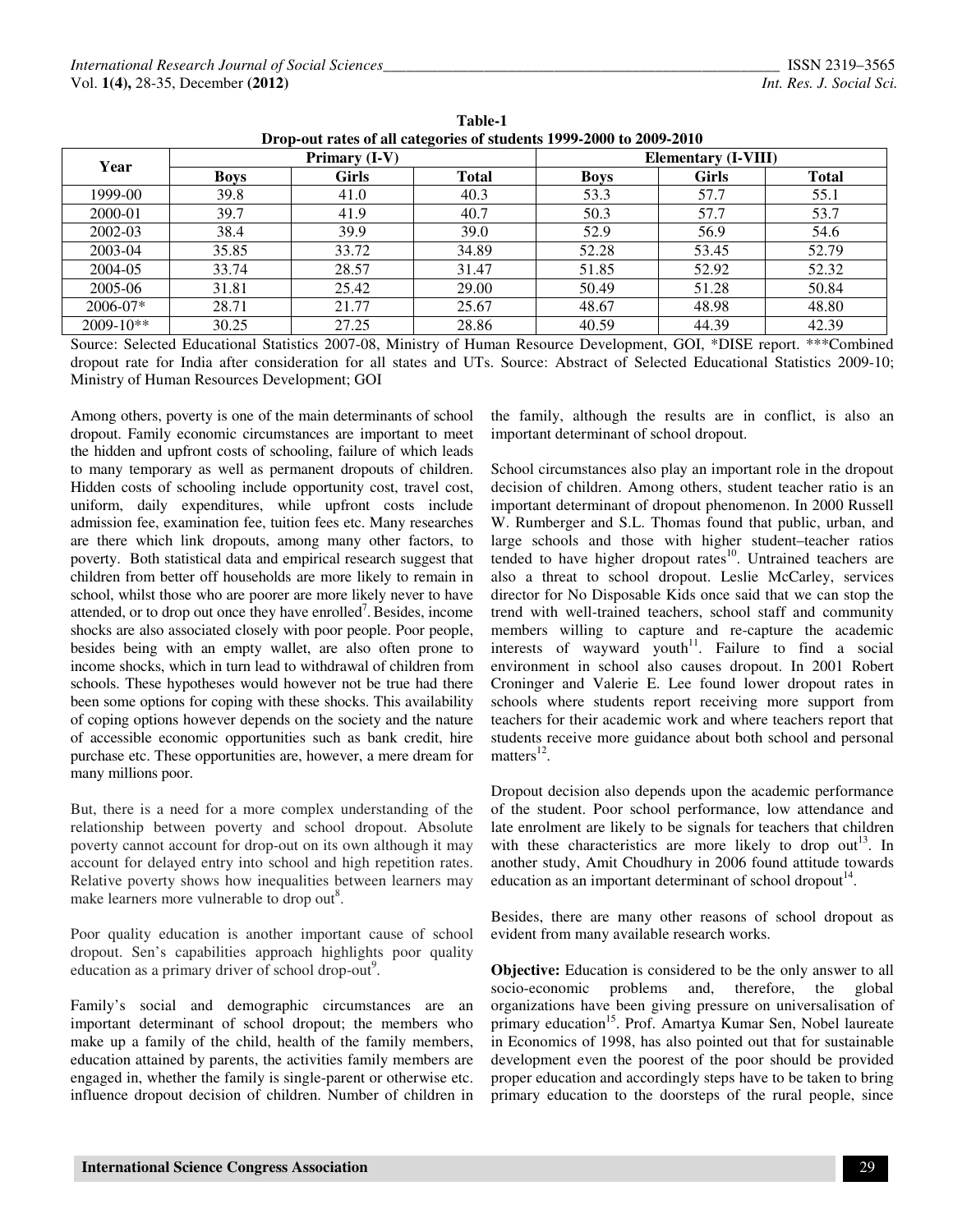more than 75 per cent of Indians live in rural areas<sup>16</sup>. Despite many measures for attainment of Education for All (EFA) goals of the new millennium, there, however, have been high rate of school dropouts in India as reflected in the earlier data. This phenomenon of school dropout, as described earlier, depends upon various factors with unequal degrees of influence. A clear distinction among these variables on the basis of their intensity of influence is needed for policy purpose. This paper is prepared with the objective to identify the variables that have greater impact upon school dropouts.

# **Research Methodology**

**Sources of data:** Data are collected for 35 states and UTs of India for the year 2009-10. However, for one variable, Literacy Rate (LR), on account of lack of data, the data for the year of 2011 is used as a proxy for this variable for the year 2009-10. Dropout rates of states are regressed on many variables which are described in the later sections. Data were drawn from the Planning Commission, DISE report for 2009-10 and Census Reports, Selected Educational Statistics, MHRD etc.

**Variables: Dependant Variable**: School Dropout (Class I – VIII) (DROPOUT): Dropout rate data is taken for the session of 2009-10.

**Independent Variables**: Poverty Level (POV)**:** State-wise percentage poverty levels for 2009-10 as estimated on the basis of different poverty levels for different states are taken as one of the many explanatory variables. This variable is expected to influence DROPOUT rate positively.

Literacy Rate (LR**):** Literacy rate considered for the year 2011 is used as a proxy variable for the year of 2009-10. This variable is expected to result in a negative influence upon DROPOUT. This is because literate parents and relatives, as compared to illiterate ones, are more conscious to continue the education of their children. In a study, Sengupta and Guha in 2002 found that parental education had the strongest positive influence on girls' school enrolment chances, the impact of mother being stronger of the two $^{17}$ .

Trained Teachers (TT): Trained teachers, taken as percentage, are expected to influence DROPOUT rate negatively. Trained teachers can motivate the children and devise new technique to build interest of children and thereby can lessen school dropout.

Rural Population (RUP): Rural areas are expected to suffer from more school dropouts as there is lack of all weather roads as well as are inhabited with more unconscious parents and society members. They do not have the required type of perception regarding the need of education for their children. In a study in 2004, Kumar and Das found many strong factors of dropout such as 'disinterest' of parents and children towards acquiring education<sup>18</sup>.

Student Classroom Ratio (SCR): Classroom density is likely to have a positive impact upon DROPOUT.

Pupil Teacher Ratio (PTR): Presence of more students per teacher poses problems in service delivery to the students to their needs. This results in lack of motivation among students, feeling of bored and also lack of hope among parents and guardians. This is expected to have positive impact upon DROPOUT.

Gross Enrolment Ratio (GER): It is defined as the total enrolment in a specific level of education, regardless of age, expressed as a percentage of the eligible official school-age population corresponding to the same level of education in a given school year.

**Model:** In this paper, where three model specifications are used, the dropout rate (DROPOUT) is regression on the independent variables described above.

Model 1: DROPOUT =  $\alpha + \beta_1(POV) + \beta_2(SLR) + \beta_3(TT) +$  $\beta_4(RUP) + \beta_5(SCR) + \beta_6(PTR) + \beta_7(GER) + U$ 

Pre-diagnostic of the data showed that the correlation between variables PTR and SCR is very high. Therefore, another two model specifications were used; one removing the variable PTR and another removing the variable SCR. These models are respectively designated as Model 2 and Model 3.

Model 2: DROPOUT =  $\alpha + \beta_1(POV) + \beta_2(SLR) + \beta_3(TT) +$  $\beta_4$ (RUP) +  $\beta_6$ (PTR) +  $\beta_7$ (GER) + U

Model 3: DROPOUT =  $\alpha + \beta_1(POV) + \beta_2(SLR) + \beta_3(TT) +$  $\beta_4(RUP) + \beta_5(SCR) + \beta_7(GER) + U$ 

Depending on the direction of influence of the explanatory variables, the signs of the coefficients of the variables are expected to vary. In table-2, the expected sign of the coefficients of the variables are presented.

| <b>Expected sign of Coefficients</b> |                   |  |  |  |  |  |
|--------------------------------------|-------------------|--|--|--|--|--|
| <b>Coefficients</b>                  |                   |  |  |  |  |  |
|                                      | Positive          |  |  |  |  |  |
|                                      | Negative          |  |  |  |  |  |
|                                      | Negative          |  |  |  |  |  |
|                                      | Positive          |  |  |  |  |  |
| λ5                                   | Positive          |  |  |  |  |  |
|                                      | Negative          |  |  |  |  |  |
|                                      | Positive/Negative |  |  |  |  |  |

# **Table-2**

# **Results and Discussion**

**Descriptive Statistics of the variables**: The descriptive statistics of the variables are presented in table-3. From table it is seen that that variable DROPOUT has the largest standard deviation (28.21) for the considered Indian states and Union Territories. On the other hand, the variable Pupil-teacher ratio (PTR) has the smallest standard deviation (10.02). Similarly, mean value is highest for the variable Gross Enrollment Ratio (GER) and lowest for Poverty level (POV).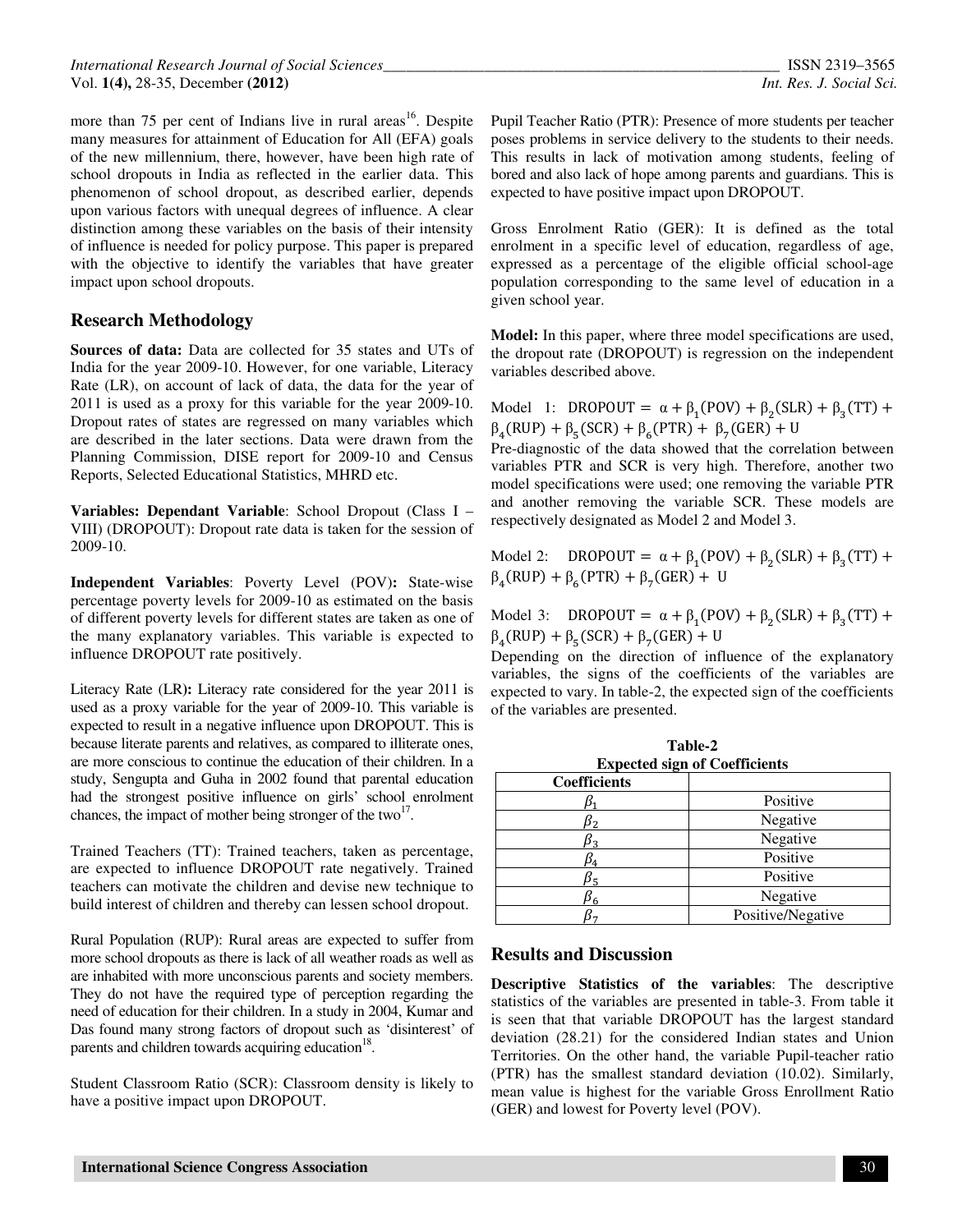| <b>Variables</b> | Mean     | <b>Standard Deviation</b> | N  |
|------------------|----------|---------------------------|----|
| <b>DROPOUT</b>   | 27.9714  | 28.20909                  | 35 |
| <b>POV</b>       | 23.1943  | 13.44700                  | 35 |
| <b>SLR</b>       | 69.5623  | 10.77045                  | 35 |
| <b>TT</b>        | 36.1651  | 22.10692                  | 35 |
| <b>RUP</b>       | 61.2140  | 22.20706                  | 35 |
| <b>SCR</b>       | 28.6000  | 13.21586                  | 35 |
| <b>PTR</b>       | 26.3429  | 10.02333                  | 35 |
| <b>GER</b>       | 1.0461E2 | 20.41512                  | 35 |

**Table-3** 

**Estimation:** The data has been processed through SPSS software and the results are presented below: **Model 1**:

|                   |                            |                           |       |      |       | $DROPOUT = 5.123 + .981(POV) - .443(SLR) - .094(TT) + .460(RUP) + .568(SCR) - 1.186(PTR) + .203(GER)$ |       |
|-------------------|----------------------------|---------------------------|-------|------|-------|-------------------------------------------------------------------------------------------------------|-------|
|                   |                            |                           |       |      |       | t-ratio: 0.105 2.756*** -920 -621 2.324** 1.12 -1.659                                                 | 1.190 |
|                   | p-value: 0.917 0.010 0.366 |                           | 0.540 | 0.28 | 0.271 | 0.109                                                                                                 | 0.244 |
| R-Square: $0.711$ |                            | Adjusted R-Square: 0.6.36 |       |      |       |                                                                                                       |       |

\*\*\* Significant at 1% level of significance, \*\*significant at 5% level of significance

#### **Model 2:**

|                                           |  |                    |          | $DROPOUT = 9.035 + 1.043(POV) - 0.398(SLR) - 0.145(TT) + 0.440(RUP) - 0.561(PTR) + 0.148(GER)$ |           |          |       |  |  |
|-------------------------------------------|--|--------------------|----------|------------------------------------------------------------------------------------------------|-----------|----------|-------|--|--|
| t-ratio:                                  |  | $0.184$ $2.956***$ | $-0.825$ | $-0.993$                                                                                       | $2.220**$ | $-1.246$ | 0.905 |  |  |
| p-value:                                  |  | 0.855 0.006        | 0.416    | 0.329                                                                                          | 0.035     | 0.223    | 0.373 |  |  |
| R-Square: 0.698, Adjusted R-Square: 0.633 |  |                    |          |                                                                                                |           |          |       |  |  |

\*\*\* Significant at 1% level of significance, \*\*significant at 5% level of significance

#### **Model 3:**

|                                                 |          |           |          |       | $DROPOUT = -18.388 + 0.844 (POV) - 0.213 (SLR) - 0.176 (TT) + 0.505 (RUP) + 0.187 (GER) - 0.086 (SCR)$ |       |          |  |  |
|-------------------------------------------------|----------|-----------|----------|-------|--------------------------------------------------------------------------------------------------------|-------|----------|--|--|
| t-ratio:                                        | $-0.381$ | $2.365**$ | $-0.449$ | -1189 | $2.496**$                                                                                              | 1.067 | $-0.262$ |  |  |
| p-value:                                        | 0.706    | 0.025     | 0.657    | 0.244 | 0.019                                                                                                  | 0.295 | 0.795    |  |  |
| $R-Square: 0.682$ ,<br>Adjusted R-Square: 0.614 |          |           |          |       |                                                                                                        |       |          |  |  |
| ** significant at 5% level of significance      |          |           |          |       |                                                                                                        |       |          |  |  |

**Multicolinearty:** The problem of multicolinearity arises when there is linear relationship among explanatory variables. Assuming two variables  $X_1$  and  $X_2$ , the presence of multicolinearity can be modeled as  $X_{2i} = \beta_0 + \beta_1 X_{1i}$ .

Two types of multicolinearity are there – Perfect Multicolinearity and Imperfect Multicolinearity. Perfect multicolinearity arises when the correlation coefficient between two variables is +1 or -1. The example above is a case of perfect multicolinearity. Generalizing for *k* numbers of explanatory variables give the equation with perfect multicolinearity as:

$$
\beta_1 + \beta_2 X_{2i} + \beta_3 X_{3i} + \beta_4 X_{4i} + \dots + \dots + \beta_k X_{ki} = 0
$$

Perfect multicolinearity poses problems in regression estimation. This is because estimation of coefficient (β*s*) involve inverse matrix of  $(X^T X)$ , where X is the *n x k* matrix.

The estimated coefficient ( $\beta$ ) *k x1* matrix, **B** =  $(X^T X)^{-1} X^T Y$ , where Y is an *n x 1* matrix.

When there is imperfect but high correlation between variables, it is referred to as imperfect multicolinearity.

**Problems of Multicolinearity:** One problem of regression in the presence of multicolinearity is that the influences of the explanatory variables on the dependent variable cannot be separated. Assuming that there is a perfect multicolinearity between variables  $X_2$  and  $X_3$  such that  $X_3 = \lambda X_2$  in the regression equation  $y_i = \beta_1 + \beta_2 X_{2i} + \beta_3 X_{3i} + u_i$ . Substituting  $\lambda X_2$  for  $X_3$ , we get –

$$
y_i = \beta_1 + \beta_2 X_{2i} + \beta_3 X_{3i} + u_i = \beta_1 + (\beta_2 + \beta_3 \lambda) X_{2i} + u_i = \beta_1 + \beta_4 X_{1i} + u_i
$$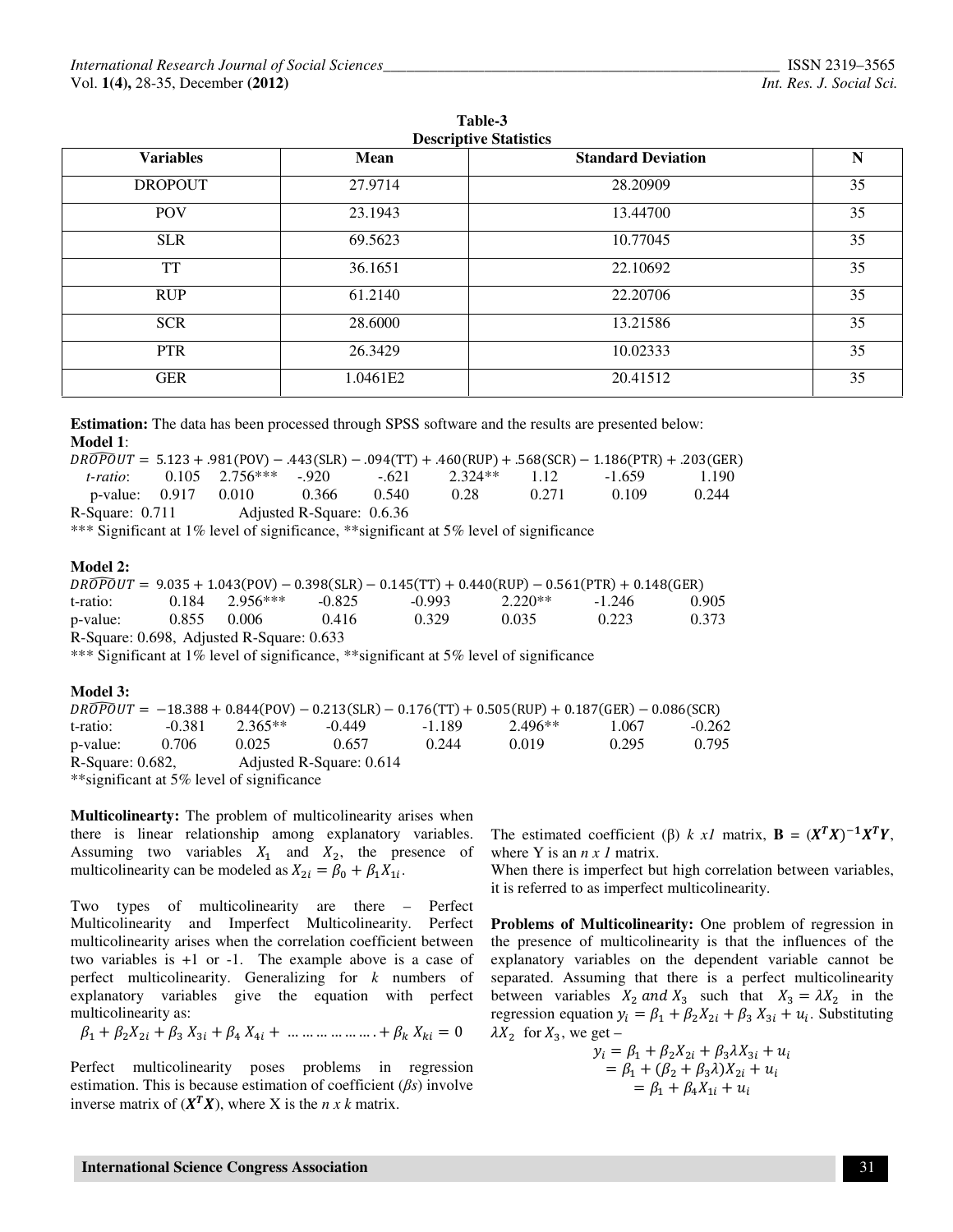Where  $\beta_4 = \beta_2 + \lambda \beta_3$ . Assuming a constant value for  $\lambda$ , we cannot determine a unique value for  $\beta_2$  and  $\beta_3$  because for two unknowns  $\beta_2$  and  $\beta_3$ , we have only one equation.

Another problem of estimating in the presence of multicolinearity is that the standard errors of the estimated coefficients tend to be large. This reduces the value of *t-ratio* and thereby poses problems in decision taking regarding acceptance or rejection of null hypotheses. This is because the variance of an estimated coefficient is defined as:

$$
Var(\hat{\beta}_j) = \frac{\sigma^2}{\sum x_j (1 - R_j^2)} = \frac{\sigma^2}{\sum x_j} \text{VIF}
$$

Where  $R_j^2$  is the coefficient of determination of regression of jth explanatory variable on the remaining explanatory variables.  $\sigma^2$ is the true population variance. Variance inflating vector,  $VIF = \frac{1}{(1-R_j^2)}$ , which shows the speed of increase in variance and covariance. Higher the value of  $R_j^2$ , higher will be the value of VIF and when  $R_j^2 = 1$ the variance of the *j*th coefficient will be infinite.

**Detection of multicolinearity:** There are many methods of detecting multicolinearity. Among them, the size of the correlation coefficient between tow explanatory variables is the one. According to this criterion, multicolinearity is said to exist when the correlation coefficient between variables is 0.8 or greater.

Another criterion for detecting multicolinearity is to check the correlation between two variables and their respective correlation with the dependant variables. If the correlation between variable is greater than their individual correlation with the dependant variable, multicolinearity is said to exist.

Pearson Correlations between variables of the models are presented in table-4. From the table, it is seen that the correlation coefficient between variables PTR and SCR is 0.877. Moreover, the correlations between some variables exceed their individual correlation with dependant variables, which is sign that multicolinearity is there in the model.

Another test for detecting multicolinearity is to check the size of tolerance (TOL) =  $1 - R_j^2$ or  $VIF = 1/tolerance$ . A tolerance size of less 0.1 or VIF greater than 10 indicates the presence of multicolinearity.  $R_j$  is the coefficient of determination of regression of *j th* explanatory on other explanatory variables. TOL and VIF can be used interchangeably for detecting the presence of multicolinearity.

**Heteroskedasticity and Normality of Residuals:**  Heteroskedasticity arises most often in case of cross-sectional data as used in this paper. Pure heteroskedasticity does not result in biased coefficient estimates, but it gives incorrect standard error of estimated coefficients. This may give a misleading *t – ratio* because *t-ratio* is the ratio of estimated coefficient and the standard error of that coefficient. This, in turn, will generate a misleading *p-value* and will influence on the decision to accept or reject Null Hypotheses. There are many tests of heteroskedasticity: White Test, Levene's test, Goldfeld-Quandt Test, Breusch Pagan test, Scatter plot of standardized residuals etc. Here, in this paper, the last methods of heteroskedasticity detections – *histogram* and *scatter plot* are used.

Well behaved residuals will be *spherical* or *scattered randomly almost in a circular pattern*. Heteroskedasticity is likely to exist if the plot is a funnel shape. On the other hand, if the residual follows a curve pattern, it is a sign that non-linearities have not been taken into consideration in the model.

|                | <b>DROPOUT</b> | <b>POV</b> | <b>SLR</b> | TT      | <b>RUP</b> | <b>SCR</b> | <b>PTR</b> | <b>GER</b> |
|----------------|----------------|------------|------------|---------|------------|------------|------------|------------|
| <b>DROPOUT</b> | 1.000          | .647       | $-.656$    | $-.283$ | .702       | .207       | .227       | .431       |
| <b>POV</b>     | .647           | 1.000      | $-.623$    | $-.056$ | .437       | .563       | .655       | .264       |
| <b>SLR</b>     | $-.656$        | $-.623$    | 1.000      | .319    | $-.671$    | $-.388$    | $-.488$    | $-.215$    |
| <b>TT</b>      | $-.283$        | $-.056$    | .319       | 1.000   | $-.196$    | $-.065$    | .042       | $-.154$    |
| <b>RUP</b>     | .702           | .437       | $-.671$    | $-.196$ | 1.000      | .021       | .119       | .359       |
| <b>SCR</b>     | .207           | .563       | $-.388$    | $-.065$ | .021       | 1.000      | .877       | $-.206$    |
| <b>PTR</b>     | .227           | .655       | $-.488$    | .042    | .119       | .877       | 1.000      | $-.091$    |
| <b>GER</b>     | .431           | .264       | $-.215$    | $-.154$ | .359       | $-.206$    | $-.091$    | 1.000      |

**Table-4**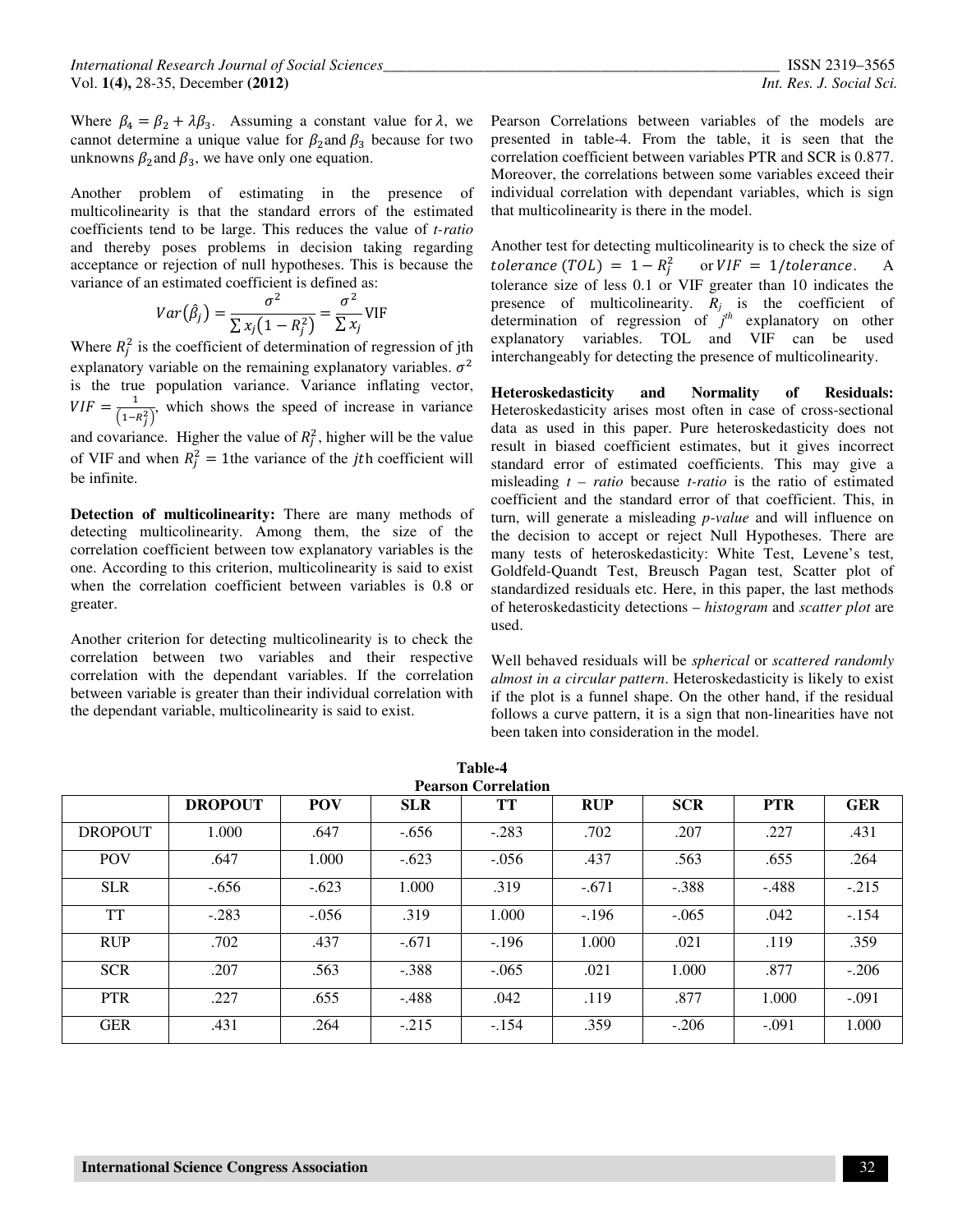



**Histogram of standardized residual for model-1**



**Figure-2 Histogram of standardized residual for model-2** 



**Figure-3 Histogram of standardized residual for model-3** 





**Figure-4 Scatter-plot of standardized residual for model-1** 





**Figure-5 Scatter-plot of standardized residual for model-2** 

Dependent Variable: DROPOUT



**Scatter-plot of standardized residual for model-3**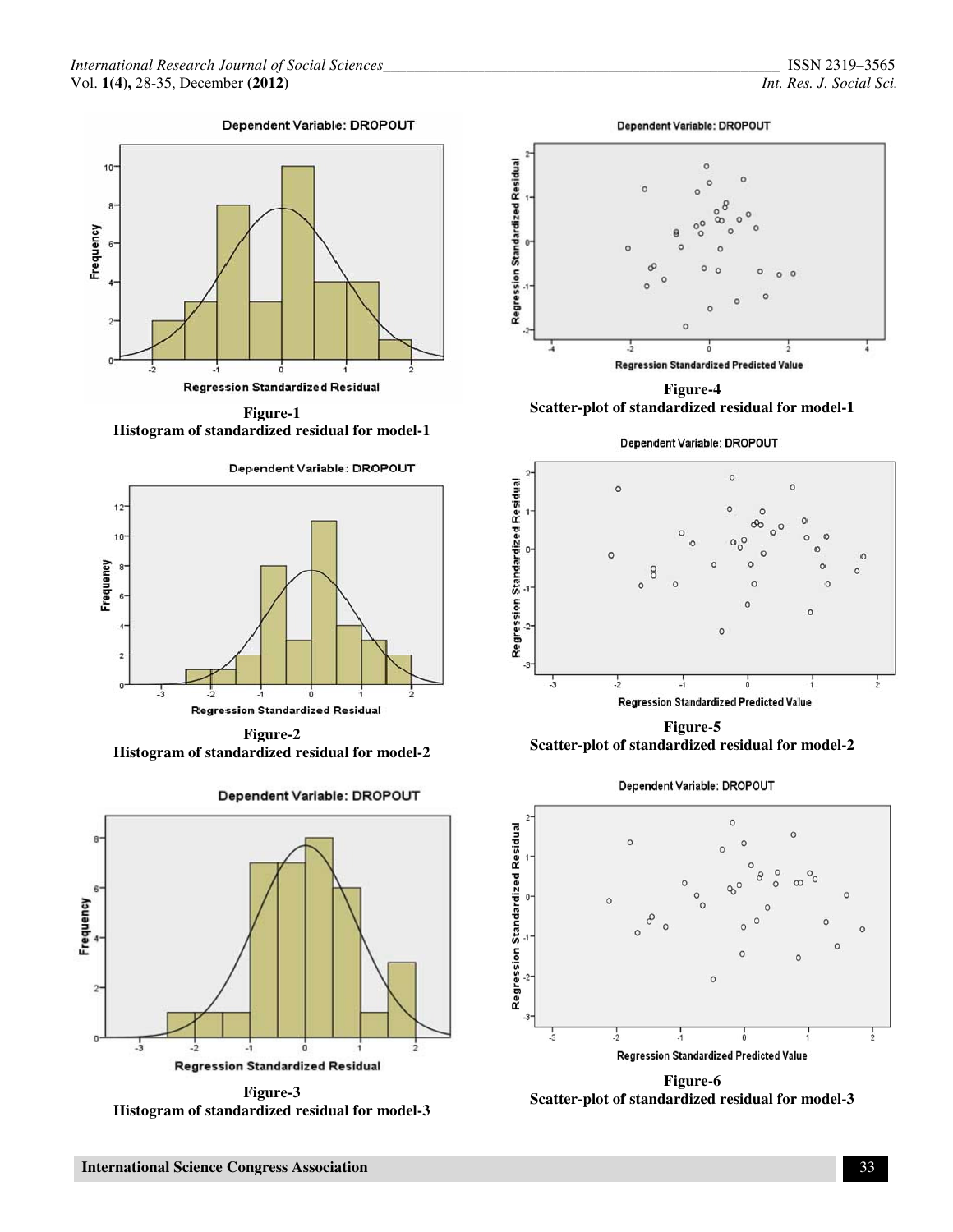*International Research Journal of Social Sciences\_\_\_\_\_\_\_\_\_\_\_\_\_\_\_\_\_\_\_\_\_\_\_\_\_\_\_\_\_\_\_\_\_\_\_\_\_\_\_\_\_\_\_\_\_\_\_\_\_\_\_* ISSN 2319–3565 Vol. **1(4),** 28-35, December **(2012)** *Int. Res. J. Social Sci.*

Histograms and scatter plot along with Kolmogorov- Smimov tests were used to test both normality as well as heteroskedasticity. Histograms depicted in figure-1, figure-2 and figure-3 for Model 1, Model 2 and Model 3 respectively show a pattern of normal distribution for the residuals.

Heteroskedasticity is unlikely to be a problem in the present models. The residuals (here standardized residuals) are well behaved and scattered in a circular shape which is evident from figure-4 for Model 1, figure-5 for Model 2 and figure-6 for Model 3 respectively.

**Inconsistent Sgin of Estimated Coefficient:** The explanatory variable Pupil-Teacher Ratio (PTR) was expected to have positive coefficient. However, from estimation it is found negative. It could be due to omission of some statistically significant variable which is correlated with PTR. The true equation could look as follows:

$$
Y = \beta_1 + \beta_2 X_{2i} + \beta_3 X_{3i} + U_i
$$

Here,  $U_1$  is the error term. But if a variable is omitted, the equation looks as  $Y = \beta_1 + \beta_2 X_{2i} + V_i$ 

Here,  $V_i$  is now equal to  $\beta_3 X_{3i} + U_i$ . The error term is now accounting for the effects of the omitted variable.

The omission of a variable, when correlated with an included one, may cause biased estimation resulting in an incorrect sign of the estimated coefficient. The expected sign of the PTR coefficient is positive, but a negative is found. PTR must be picking up the effects of another variable, so the true estimated beta of PTR is exhibited below:

 $(+)\beta_{ptr} = (-)\hat{\beta}_{ptr} + \text{bias}$ , where the bias is expanded into the following equation:

 $(+)\beta_{ptr} = (-)\hat{\beta}_{ptr} + \beta_{OMIT} * r_{po}$ ;  $r_{po}$  = correlation coefficient between variables PTR and Omitted variables.

The above identity requires a positive bias, which is possible, if *either* both  $\beta_{OMIT}$  and  $r_{po}$  are positive, *or* both are negative.

Thus for a non-zero correlation coefficient  $r_{\text{no}}$ , the size of bias is non-zero.

**Main Findings:** i. Pupil Teacher ratio across Indian States and UTs are more or less the same. ii. On average, Poverty level and Rural Population percentage have greater impact upon the school dropout rates. These two variables were found statistically significant in all the three models. Standardized coefficients are also found much higher for these two variables.

# **Conclusion**

Number of school dropouts varies from country to countries and even across various regions of the same country. School dropout is caused by many factors. Among many factors, some have greater influence as compared to the others. Possible suitable

initiatives are required for mitigating this problem. Policy options, among others, include – elimination of poverty, improvement of school infrastructures, increased numbers of trained teachers, and adaptation of the curriculum to the present needs and so on.

#### **References**

- **1.** Chandrasekhar C P, Ghosh Jayati and Roychowdhury Anamitra, The Demographic Dividend and Young India's Economic Future, *Economic and Political Weekly*, **XLI(49)**, 5055-5064 (**2006**)
- **2.** Govindaraju R. and Venkatesan S., A Study on School Drop-outs in Rural Settings, *J Psychology*, **1**(**1**), 47-53 (**2010**)
- **3.** Reddy Anugula N and Sinha Shantha, School Dropouts or Pushouts? Overcoming Barriers for the Right to Education, *NUEPA*, 3 **(2010)**
- **4.** Daily News and Analysis, India, online: http://www.dnaindia.com/india/report\_rte-report-carddropout-rate-in-schools-falls\_1669959 ,, April 1 **(2012)**  accessed on October 30, 2012
- **5.** Times of India, http://articles. timesofindia. indiatimes. com/2012-04-01/india/31269828\_1\_rte-provisionsdropout-rate-teacher-student-ratio , April 1**, (2012)**  accessed on October 30, 2012
- **6.** Sikdar Satadru and Mukherjee Anit N., Enrolment and Dropout Rate in School Education**,** *Economic and Political Weekly,* Vol **XLVII** No**. 1,** 27-31**(2012)**
- **7.** Hunt Frances, Dropping Out of schools: A cross country Review of literature, NUPEA May, 7 **(2008)**
- **8.** Veerle Dieltiens and Sarah Meny-Gibert, School drop-out: Poverty and patterns of exclusion, *South African Child Gauge* (**2008/2009)** retrieved from http://ci.org.za/depts/ci/pubs/pdf/g eneral/gauge 2008/part\_ two/exclusion.pdf, 46-49 **(2012)**
- **9.** School drop-out:Poverty and patterns of exclusion, *SOUTH AFRICAN CHILD GAUGE* 2008/2009 retrieved from http://ci.org.za/depts/ci /pubs/pdf/g eneral/gauge 2008/part\_ two/exclusion.pdf., 46-49 (**2012**)
- **10.** Education Encyclopedia, State University, School Dropouts - Extent of the Problem, Factors Associated with Early School Leaving, Dropout Prevention Programs and Their Effects, Online: http:// education. stateuniversity. com/pages /1921 /Dropouts-School. html accessed on 20th November, (**2012**)
- **11.** Do it yourself staff, Making a Difference Ways To Lower Drop Out Rates http:// www. doityourself. com/stry /lowerdropoutrates accessed on October 25, **(2012)**